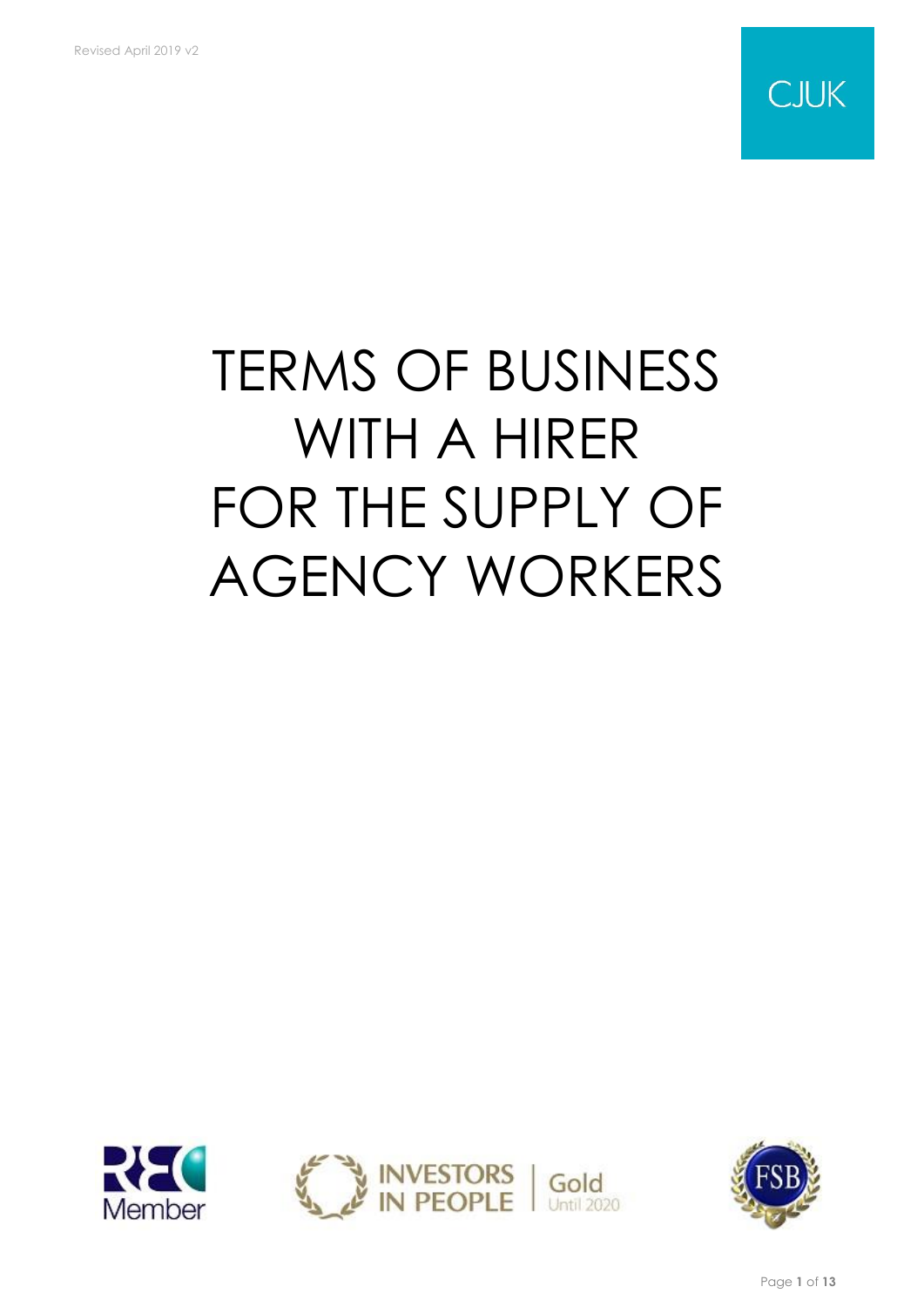

# **1. DEFINITIONS AND INTERPRETATION**

<span id="page-1-0"></span>1.1. In these Terms the following definitions apply:

| "Agency Worker"            | means the individual who is introduced by the Employment Business to<br>provide services to the Hirer;                                                                                                                                                                                                                                                                                                                                                                                                                                                                                                                                                                                                                                                                                                                                                                           |
|----------------------------|----------------------------------------------------------------------------------------------------------------------------------------------------------------------------------------------------------------------------------------------------------------------------------------------------------------------------------------------------------------------------------------------------------------------------------------------------------------------------------------------------------------------------------------------------------------------------------------------------------------------------------------------------------------------------------------------------------------------------------------------------------------------------------------------------------------------------------------------------------------------------------|
| "Assignment"               | means assignment services to be performed by the Agency Worker for<br>the Hirer for a period of time during which the Agency Worker is supplied<br>by the Employment Business to work temporarily for and under the<br>supervision and direction of the Hirer;                                                                                                                                                                                                                                                                                                                                                                                                                                                                                                                                                                                                                   |
| "Assignment Details Form"  | means written confirmation of the assignment details agreed with the<br>Hirer prior to commencement of the Assignment;                                                                                                                                                                                                                                                                                                                                                                                                                                                                                                                                                                                                                                                                                                                                                           |
| "AWR"                      | means the Agency Workers Regulations 2010                                                                                                                                                                                                                                                                                                                                                                                                                                                                                                                                                                                                                                                                                                                                                                                                                                        |
| "AWR Claim"                | means any complaint or claim to a tribunal or court made by or on<br>behalf of the Agency Worker against the Hirer and/or the Employment<br>Business for any breach of the AWR;                                                                                                                                                                                                                                                                                                                                                                                                                                                                                                                                                                                                                                                                                                  |
| "Calendar Week"            | means any period of seven days starting with the same day as the first<br>day of the First Assignment;                                                                                                                                                                                                                                                                                                                                                                                                                                                                                                                                                                                                                                                                                                                                                                           |
| "Charges"                  | means the Employment Business's charges calculated in accordance<br>with clause 6 and as may be varied from time to time in accordance with<br>these Terms:                                                                                                                                                                                                                                                                                                                                                                                                                                                                                                                                                                                                                                                                                                                      |
| "Comparable Employee"      | means as defined in Schedule 1 to these Terms:                                                                                                                                                                                                                                                                                                                                                                                                                                                                                                                                                                                                                                                                                                                                                                                                                                   |
| "Conduct Regulations"      | means the Conduct of Employment Agencies and Employment<br><b>Businesses Regulations 2003;</b>                                                                                                                                                                                                                                                                                                                                                                                                                                                                                                                                                                                                                                                                                                                                                                                   |
| "Confidential Information" | means any and all confidential commercial, financial, marketing,<br>technical or other information or data of whatever nature relating to the<br>Hirer or Employment Business or their business or affairs (including but not<br>limited to these Terms, data, records, reports, agreements, software,<br>programs, specifications, know-how, trade secrets and other information<br>concerning the Assignment) in any form or medium whether disclosed or<br>granted access to whether in writing, orally or by any other means,<br>provided to the Agency Worker or any third party in relation to the<br>Assignment by the Hirer or the Employment Business or by a third party on<br>behalf of the Hirer whether before or after the date of these Terms<br>together with any reproductions of such information in any form or<br>medium or any part(s) of such information; |
| "Control"                  | means (a) the legal or beneficial ownership, directly or indirectly, of more<br>than 50% of the issued share capital or similar right of ownership; or (b)<br>the power to direct or cause the direction of the affairs and/or general<br>management of the company, partnership, statutory body or other<br>entity in question, whether through the ownership of voting capital, by<br>contract or otherwise, and "Controls" and "Controlled" shall be construed<br>accordingly;                                                                                                                                                                                                                                                                                                                                                                                                |
| "Data Protection Laws"     | means the Data Protection Act 2018, the General Data Protection<br>Regulation (EU 2016/679) and any applicable statutory or regulatory<br>provisions in force from time to time relating to the protection and transfer<br>of personal data;                                                                                                                                                                                                                                                                                                                                                                                                                                                                                                                                                                                                                                     |
| "Employment Business"      | Chefs Jobs UK Limited t/a CJUK (registered company no. 10865790 of<br>One Cathedral Square, Cathedral Quarter, Blackburn, BB1 1FB;                                                                                                                                                                                                                                                                                                                                                                                                                                                                                                                                                                                                                                                                                                                                               |
| "Engagement"               | means the engagement (including the Agency Worker's acceptance of<br>the Hirer's offer), employment or use of the Agency Worker by the Hirer<br>or by any third party to whom the Agency Worker has been introduced<br>by the Hirer, on a permanent or temporary basis, whether under a<br>contract of service or for services; under an agency, licence, franchise<br>or partnership agreement; or any other engagement; or through a<br>limited company of which the Agency Worker is an officer, employee or<br>other representative; and "Engage", "Engages" and "Engaged" shall be<br>construed accordingly;                                                                                                                                                                                                                                                                |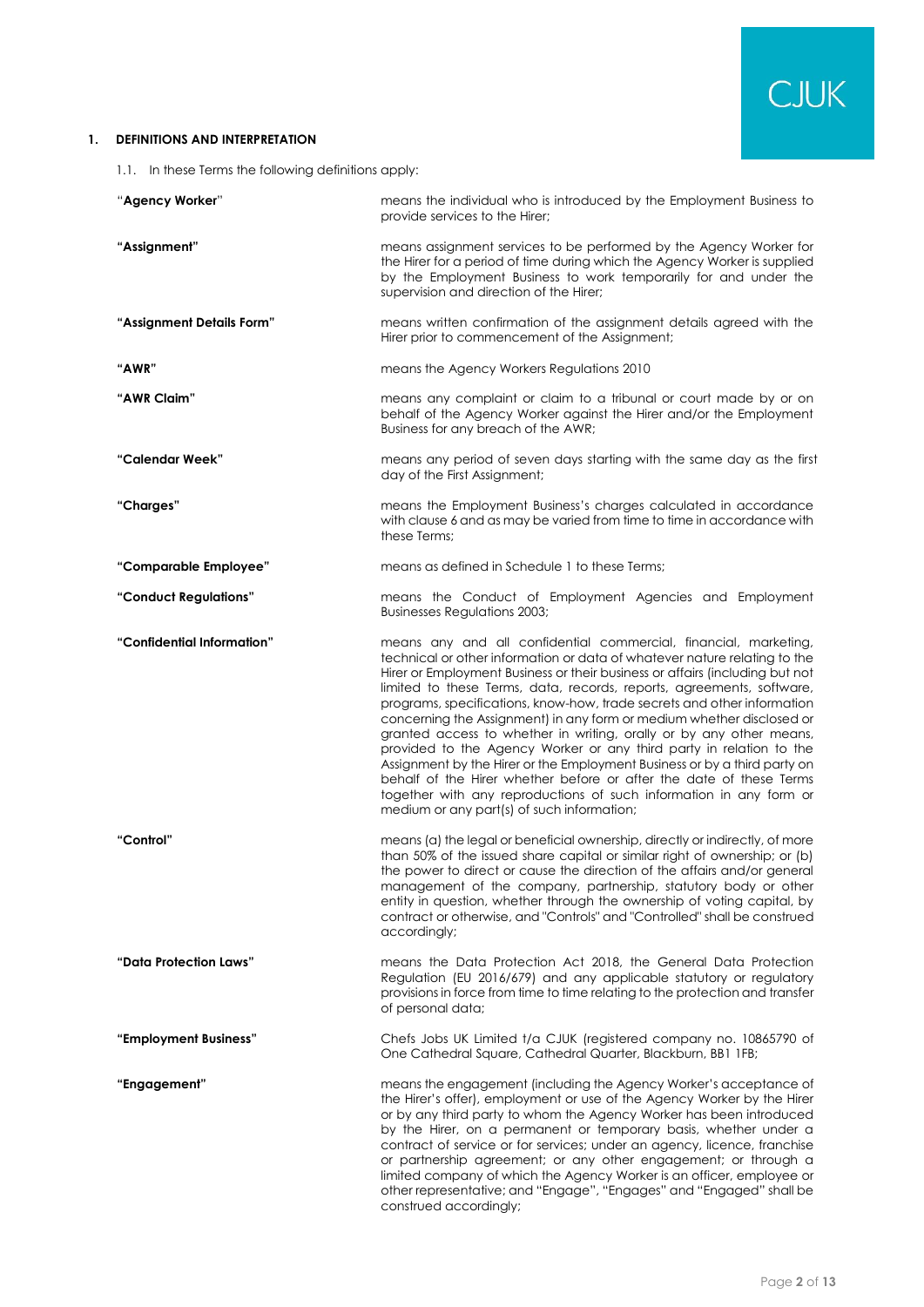

| "First Assignment"              | means:                                        | the relevant Assignment; or                                                                                                                                                                                                                                                                                                                                                                                                                                                                                                         |
|---------------------------------|-----------------------------------------------|-------------------------------------------------------------------------------------------------------------------------------------------------------------------------------------------------------------------------------------------------------------------------------------------------------------------------------------------------------------------------------------------------------------------------------------------------------------------------------------------------------------------------------------|
|                                 | $(\alpha)$<br>(b)                             | if, prior to the relevant Assignment:                                                                                                                                                                                                                                                                                                                                                                                                                                                                                               |
|                                 |                                               | the Agency Worker has worked in any assignment in<br>(i)<br>the same role with the relevant Hirer as the role in<br>which the Agency Worker works in the relevant<br>Assignment; and                                                                                                                                                                                                                                                                                                                                                |
|                                 |                                               | the relevant Qualifying Period commenced in any<br>(ii)                                                                                                                                                                                                                                                                                                                                                                                                                                                                             |
|                                 |                                               | such assignment,<br>that assignment (an assignment being (for the purpose of this<br>defined term) a period of time during which the Agency<br>Worker is supplied by one or more Temporary Work Agencies to<br>the relevant Hirer to work temporarily for and under the<br>supervision and direction of the relevant Hirer);                                                                                                                                                                                                        |
| "Hirer"                         |                                               | means the company, person or corporate body together with any<br>holdings, subsidiaries or associated company, person or corporate body<br>(as the case may be) to whom the Agency Worker is Introduced;                                                                                                                                                                                                                                                                                                                            |
| "Hirer's Group"                 |                                               | means (a) any individual, company, partnership, statutory body or other<br>entity which from time to time Controls the Hirer, including (but not limited<br>to) as a holding company as defined in section 1159 of the Companies<br>Act 2006; and (b) any company, partnership, statutory body or other<br>entity which from time to time is Controlled by or is under common<br>Control with the Hirer, including (but not limited to) as a subsidiary or<br>holding company as defined in section 1159 of the Companies Act 2006; |
| "Introduction"                  | accordingly;                                  | means (i) the passing to the Hirer of a curriculum vitae or information<br>which identifies the Agency Worker; or (ii) the Hirer's interview of the<br>Agency Worker (in person or by telephone or by any other means),<br>following the Hirer's instruction to the Employment Business to supply a<br>temporary worker; or (iii) the supply of the Agency Worker; and, in any<br>case, which leads to an Engagement of the temporary worker or the<br>Agency Worker; and "Introduced" and "Introducing" shall be construed         |
| "Losses"                        |                                               | means all losses, liabilities, damages, costs, expenses, fines, penalties or<br>interest, whether direct, indirect, special or consequential (including,<br>without limitation, any economic loss or other loss of profits, business or<br>goodwill, management time and reasonable legal fees) and charges,<br>including such items arising out of or resulting from actions, proceedings,<br>claims and demands;                                                                                                                  |
| "Period of Extended Hire"       |                                               | means any additional period that the Hirer wishes the Agency Worker to<br>be supplied for beyond the duration of the original Assignment or series<br>of Assignments as an alternative to paying a Transfer Fee;                                                                                                                                                                                                                                                                                                                    |
| "Qualifying Period"             |                                               | means 12 continuous Calendar Weeks during the whole or part of which<br>the Agency Worker is supplied by one or more Temporary Work Agencies<br>to the relevant Hirer to work temporarily for and under the supervision and<br>direction of the relevant Hirer in the same role, and as further defined in<br>Schedule 1 to these Terms;                                                                                                                                                                                            |
| "Relevant Period"               | assignment;                                   | means the later of (a) the period of 8 weeks commencing on the day<br>after the last day on which the Agency Worker worked for the Hirer<br>having been supplied by the Employment Business; or (b) the period of<br>14 weeks commencing on the first day on which the Agency Worker<br>worked for the Hirer having been supplied by the Employment Business<br>or 14 weeks from the first day of the most recent Assignment where there<br>has been a break of more than 6 weeks (42 days) since any previous                      |
| "Relevant Terms and Conditions" | $(\alpha)$<br>(b)<br>(c)<br>(d)<br>(e)<br>(f) | means terms and conditions relating to:<br>pay;<br>the duration of working time;<br>night work;<br>rest periods;<br>rest breaks; and<br>annual leave<br>that are ordinarily included in the contracts of employees or workers (as<br>appropriate) of the Hirer whether by collective agreement or otherwise<br>and including (for the avoidance of doubt and without limitation) such<br>terms and conditions that have become contractual by virtue of custom<br>and practice, including copies of all relevant documentation;     |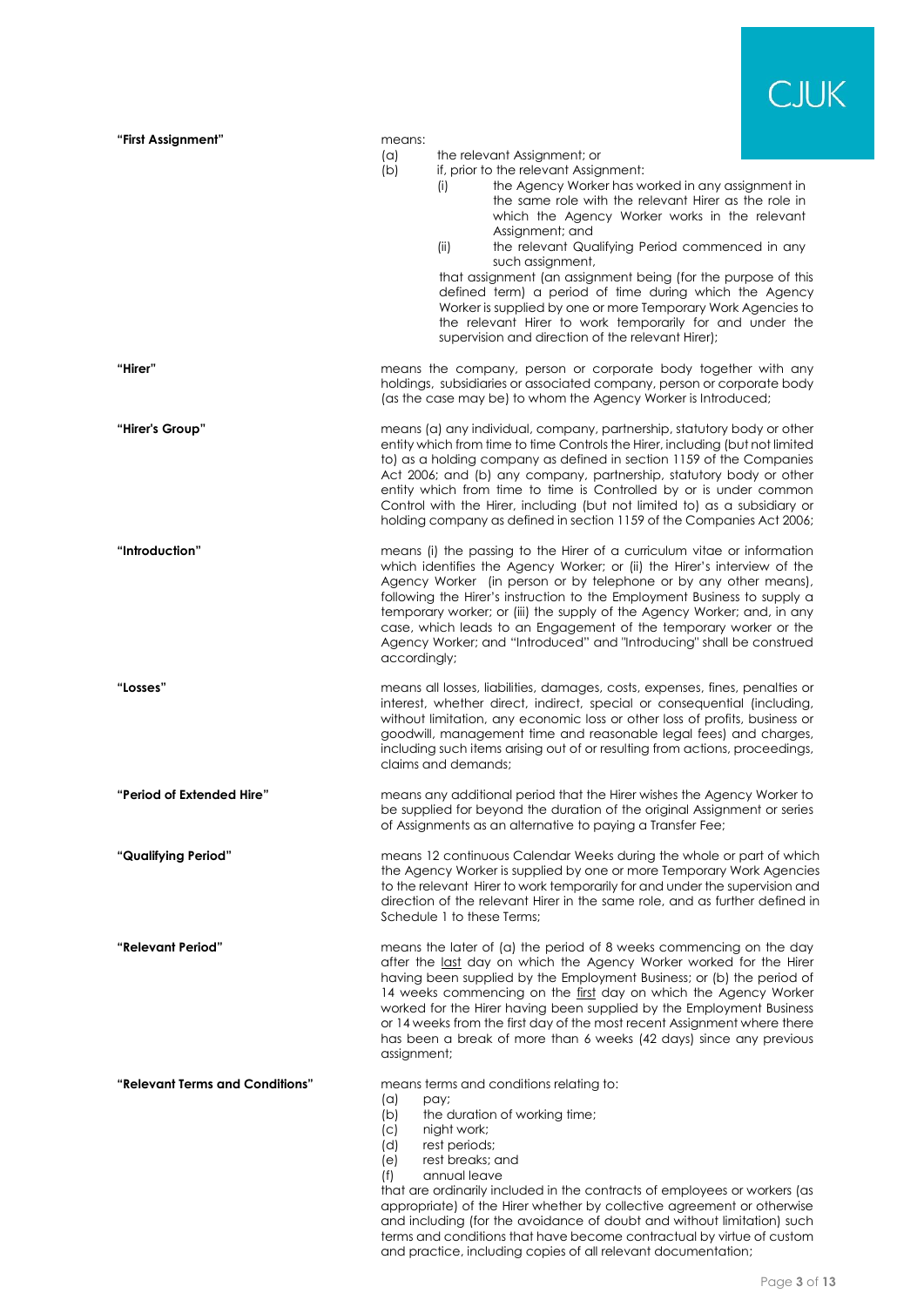

| "Remuneration"          | includes gross base salary or fees, guaranteed and/or anticipated bonus<br>and commission earnings, allowances, inducement payments, the<br>benefit of a company car and all other payments and taxable (and,<br>where applicable, non-taxable) emoluments payable to or receivable<br>by the Agency Worker for services provided to or on behalf of the Hirer<br>or any third party. Where a company car is provided, a notional amount<br>of £5,000 will be added to the salary in order to calculate the<br>Employment Business's fee; |
|-------------------------|-------------------------------------------------------------------------------------------------------------------------------------------------------------------------------------------------------------------------------------------------------------------------------------------------------------------------------------------------------------------------------------------------------------------------------------------------------------------------------------------------------------------------------------------|
| "Temporary Work Agency" | means as defined in Schedule 1 to these Terms:                                                                                                                                                                                                                                                                                                                                                                                                                                                                                            |
| "Terms"                 | means these terms of business (including the attached schedules)<br>together with any applicable Assignment Details Form;                                                                                                                                                                                                                                                                                                                                                                                                                 |
| "Transfer Fee"          | means the fee payable in accordance with clause 8 of these Terms and<br>Regulation 10 of the Conduct Regulations;                                                                                                                                                                                                                                                                                                                                                                                                                         |
| "Vulnerable Person"     | means any person who by reason of age, infirmity, illness, disability or any<br>other circumstance is in need of care or attention, and includes any<br>person under the age of eighteen; and                                                                                                                                                                                                                                                                                                                                             |
| "WTR"                   | means the Working Time Regulations 1998.                                                                                                                                                                                                                                                                                                                                                                                                                                                                                                  |

- 1.2. Unless the context otherwise requires, references to the singular include the plural and references to the masculine include the feminine and vice versa.
- 1.3. The headings contained in these Terms are for convenience only and do not affect their interpretation.
- 1.4. Any reference, express or implied, to an enactment includes a reference to that enactment as from time to time amended, modified, extended, re-enacted, replaced or applied by or under any other enactment (whether before or after the date of these Terms) and all subordinate legislation made (before or after these Terms) under it from time to time.

## **2. THE CONTRACT**

- 2.1. These Terms constitute the entire agreement between the Employment Business and the Hirer for the supply of the Agency Worker's services by the Employment Business to the Hirer and are deemed to be accepted by the Hirer by virtue of its request for, interview with or Engagement of the Agency Worker, or the passing of any information by the Hirer about an Agency Worker to any third party following an Introduction.
- 2.2. Unless otherwise agreed in writing by a director of the Employment Business, these Terms prevail over any terms of business or purchase conditions (or similar) put forward by the Hirer.
- 2.3. Subject to clause [6.2,](#page-6-1) no variation or alteration to these Terms shall be valid unless the details of such variation are agreed between a director of the Employment Business and the Hirer and are set out in writing and a copy of the varied Terms is given to the Hirer stating the date on or after which such varied Terms shall apply.
- 2.4. The Employment Business shall act as an employment business (as defined in Section 13(3) of the Employment Agencies Act 1973 (as amended) when Introducing Agency Workers for Assignments with the Hirer.

# **3. HIRER OBLIGATIONS**

- 3.1. To enable the Employment Business to comply with its obligations under the Conduct Regulations the Hirer undertakes to provide to the Employment Business details of the position which the Hirer seeks to fill, including the following:
	- 3.1.1. the type of work that the Agency Worker would be required to do;
	- 3.1.2. the location and hours of work;
	- 3.1.3. the experience, training, qualifications and any authorisation which the Hirer considers necessary or which are required by law or any professional body for the Agency Worker to possess in order to work in the position;
	- 3.1.4. any risks to health or safety known to the Hirer and what steps the Hirer has taken to prevent or control such risks;
	- 3.1.5. the date the Hirer requires the Agency Worker to commence the Assignment; and
	- 3.1.6. the duration or likely duration of the Assignment.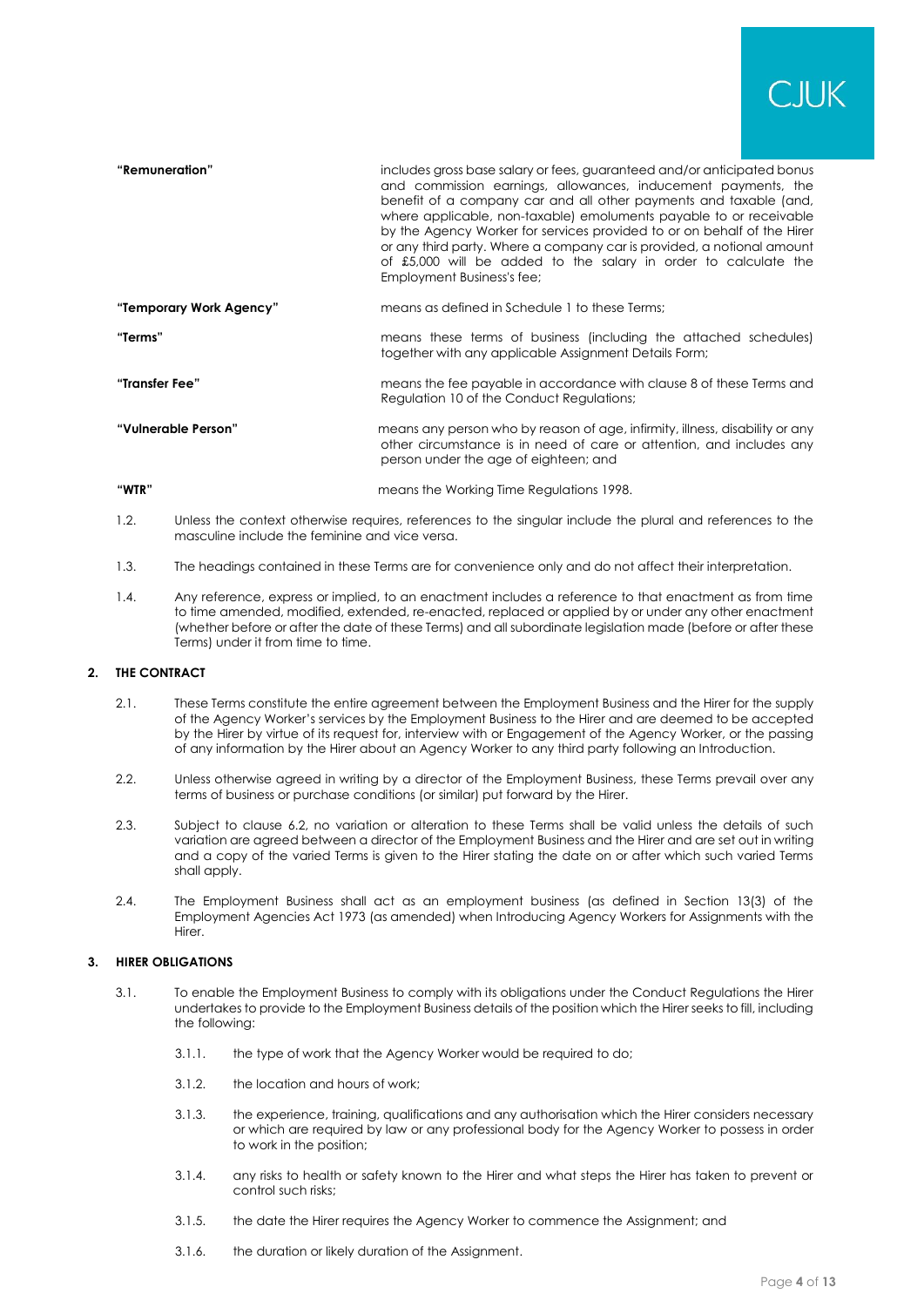

- 3.2. The Hirer will assist the Employment Business in complying with the Employment Business's duties under the WTR by supplying any relevant information about the Assignment requested by the Employment Business and the Hirer will not do anything to cause the Employment Business to be in breach of its obligations under these Regulations. If the Hirer requires the services of an Agency Worker for more than 48 hours in any week during the course of an Assignment, the Hirer must notify the Employment Business of this requirement before the commencement of the Assignment or at the very latest, where this is not reasonably practicable, before the commencement of the week in which the Hirer requires the Agency Worker to work in excess of 48 hours.
- 3.3. The Hirer will comply with its obligations under Regulation 12 (Rights of agency workers in relation to access to collective facilities and amenities) and 13 (Rights of agency workers in relation to access to employment) of the AWR.
- <span id="page-4-0"></span>3.4. To enable the Employment Business to comply with its obligations under the AWR, the Hirer undertakes as soon as possible prior to the commencement of each Assignment and during each Assignment (as appropriate) and at any time at the Employment Business's request:
	- 3.4.1. to inform the Employment Business of any Calendar Weeks in which the Agency Worker has worked in the same or a similar role with the Hirer via any third party prior to the date of commencement of the relevant Assignment and/or during the relevant Assignment which count or may count towards the Qualifying Period;
	- 3.4.2. if, the Agency Worker has worked in the same or a similar role with the Hirer via any third party prior to the date of commencement of the relevant Assignment and/or works in the same or a similar role with the Hirer via any third party during the relevant Assignment, to provide the Employment Business with all the details of such work which may count towards the Qualifying Period, including (without limitation) details of where, when and the period(s) during which such work was undertaken and any other details requested by the Employment Business;
	- 3.4.3. to inform the Employment Business if, the Agency Worker has prior to the date of commencement of the relevant Assignment and/or during the relevant Assignment carried out work which could be deemed to count toward the Qualifying Period for the relevant Assignment in accordance with Regulation 9 of the AWR because s/he has:
		- 3.4.3.1. completed two or more assignments with the Hirer;
		- 3.4.3.2. completed at least one assignment with the Hirer and one or more earlier assignments with any member of the Hirer's Group; and/or
		- 3.4.3.3. worked in more than two roles during an assignment with the Hirer and on at least two occasions worked in a role that was not the same role as the previous role;
	- 3.4.4. save where the Agency Worker will not complete the Qualifying Period during the term of the Assianment, to:
		- 3.4.4.1. provide the Employment Business with written details of the basic working and employment conditions the Agency Worker would be entitled to for doing the same job if the Agency Worker had been recruited directly by the Hirer as an employee or worker at the time the Qualifying Period commenced or with those of a Comparable Employee, such basic working and employment conditions being the Relevant Terms and Conditions;
		- 3.4.4.2. inform the Employment Business in writing whether the Relevant Terms and Conditions provided are those of a hypothetical directly recruited employee or worker or those of a Comparable Employee;
		- 3.4.4.3. if the Relevant Terms and Conditions provided are those of a Comparable Employee, provide the Employment Business with a written explanation of the basis on which the Hirer considers that the relevant individual is a Comparable Employee; and
		- 3.4.4.4. inform the Employment Business in writing of any variations in the Relevant Terms and Conditions made at any time during the relevant Assignment after the Qualifying Period commenced; and
	- 3.4.5. save where the Agency Worker will not complete the Qualifying Period during the term of the Assignment, to provide the Employment Business with written details of its pay and benefits structures and appraisal processes and any variations of the same.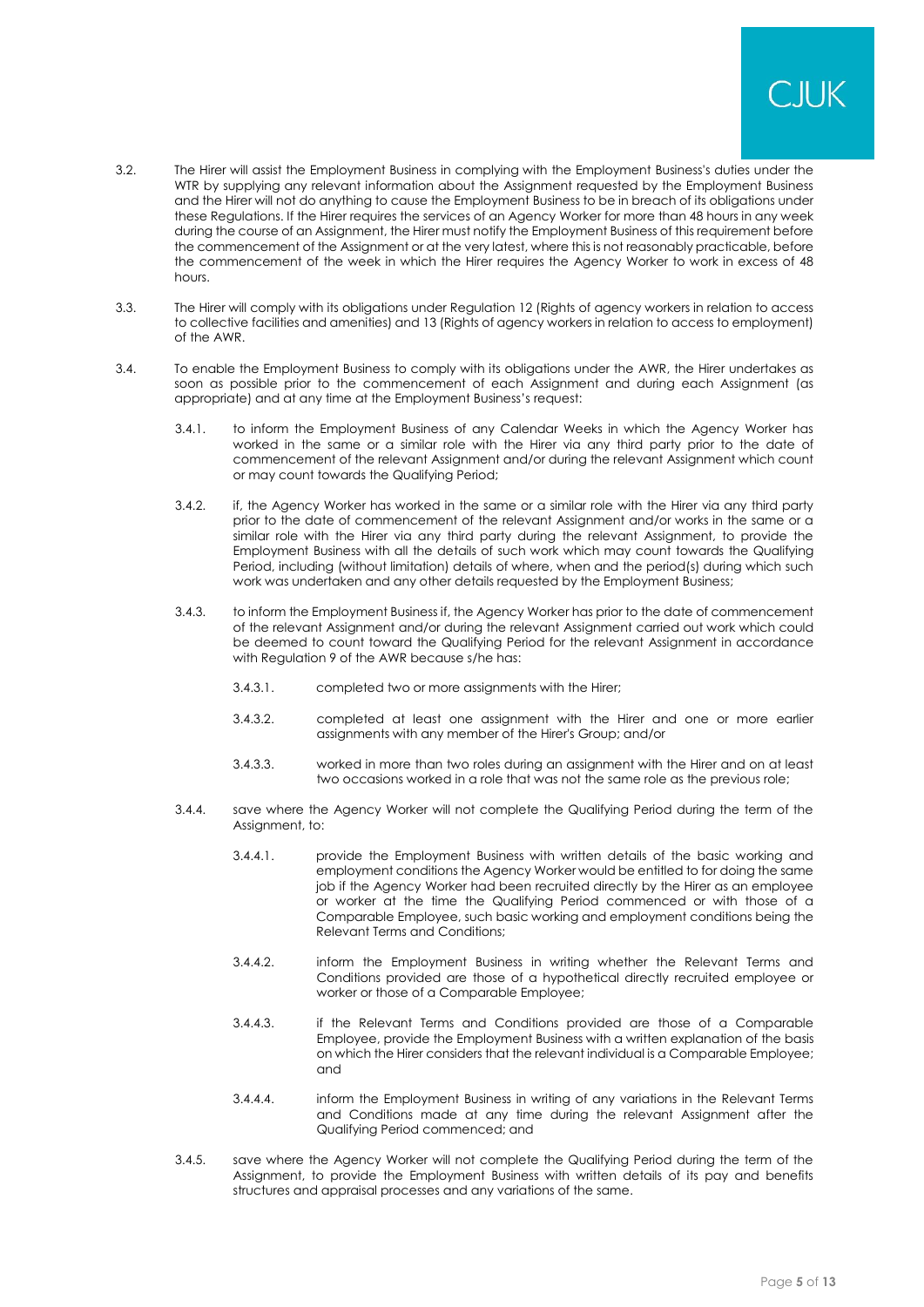

- <span id="page-5-2"></span><span id="page-5-0"></span>3.5. In addition, for the purpose of awarding any bonus to which the Agency Worker may be entitled under the AWR, the Hirer will:
	- 3.5.1. integrate the Agency Worker into its relevant performance appraisal system;
	- 3.5.2. assess the Agency Worker's performance;
	- 3.5.3. provide the Employment Business with copies of all documentation relating to any appraisal of the Agency Worker, including without limitation written details of the outcome of any appraisal and the amount of any bonus awarded; and
	- 3.5.4. provide the Employment Business with all other assistance the Employment Business may request in connection with the assessment of the Agency Worker's performance for the purpose of awarding any bonus.
- <span id="page-5-1"></span>3.6. The Hirer will comply with all the Employment Business's requests for information and any other requirements to enable the Employment Business to comply with the AWR.
- 3.7. The Hirer warrants that:
	- 3.7.1. all information and documentation supplied to the Employment Business in accordance with clauses [3.4,](#page-4-0) [3.5](#page-5-0) and [3.6](#page-5-1) is complete, accurate and up-to-date; and
	- 3.7.2. it will, during the term of the relevant Assignment, immediately inform the Employment Business in writing of any subsequent change in any information or documentation provided in accordance with clauses [3.4,](#page-4-0) [3.5](#page-5-0) and [3.6.](#page-5-1)
- 3.8. Without prejudice to clause[s 14.7](#page-9-0) an[d 14.8,](#page-9-1) the Hirer shall inform the Employment Business in writing of any:
	- 3.8.1. oral or written complaint the Agency Worker makes to the Hirer which is or may be a complaint connected with rights under the AWR; and
	- 3.8.2. written request for information relating to the Relevant Terms and Conditions that the Hirer receives from the Agency Worker

as soon as possible but no later than 7 calendar days from the day on which any such oral complaint is made to or written complaint or request is received by the Hirer and the Hirer will take such action and give such information and assistance as the Employment Business may request, and within any timeframe requested by the Employment Business, in order to resolve any such complaint or to provide any such information in a written statement to the Agency Worker within 28 days of the Hirer's receipt of such a request in accordance with Regulation 16 of the AWR and the Hirer will provide the Employment Business with a copy of any such written statement.

3.9. The Hirer undertakes that it knows of no reason why it would be detrimental to the interests of the Agency Worker for the Agency Worker to fill the Assignment.

#### **4. INFORMATION TO BE PROVIDED BY THE EMPLOYMENT BUSINESS TO THE HIRER**

- 4.1. When Introducing an Agency Worker to the Hirer the Employment Business shall inform the Hirer:
	- 4.1.1. of the identity of the Agency Worker;
	- 4.1.2. that the Agency Worker has the necessary or required experience, training, qualifications and any authorisation required by law or a professional body to work in the Assignment;
	- 4.1.3. that the Agency Worker is willing to work in the Assignment; and
	- 4.1.4. of the Charges.
- 4.2. Where such information is not given in paper form or by electronic means it shall be confirmed by such means by the end of the third business day (excluding Saturday, Sunday and any Public or Bank Holiday) following, save where the Agency Worker is Introduced for an Assignment in the same position as one in which the Agency Worker had previously been supplied within the previous 5 business days and such information has already been given to the Hirer, unless the Hirer requests that the information be resubmitted.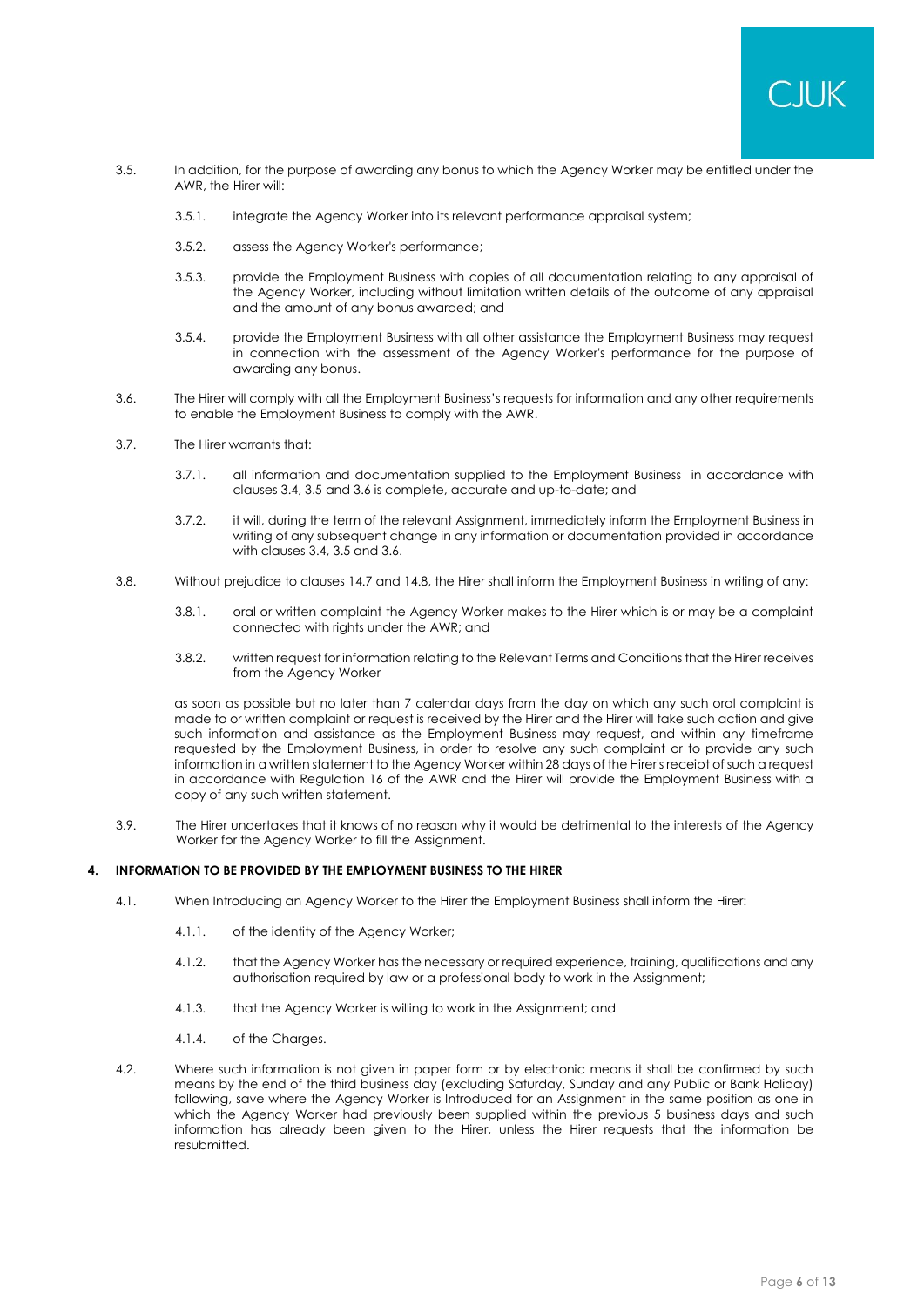

# **5. TIMESHEETS**

- 5.1. At the end of each week of an Assignment (or at the end of the Assignment where it is for a period of 1 week or less) the Hirer shall sign the Employment Business's timesheet verifying the number of hours worked by the Agency Worker during that week.
- 5.2. Signature of the timesheet by the Hirer is confirmation of the number of hours worked. If the Hirer is unable to sign a timesheet produced for authentication by the Agency Worker because the Hirer disputes the hours claimed, the Hirer shall inform the Employment Business as soon as is reasonably practicable and shall cooperate fully and in a timely fashion with the Employment Business to enable the Employment Business to establish what hours, if any, were worked by the Agency Worker. **Failure to sign the timesheet does not absolve the Hirer of its obligation to pay the Charges in respect of the hours worked.**
- 5.3. The Hirer shall not be entitled to decline to sign a timesheet on the basis that it is dissatisfied with the work performed by the Agency Worker. In the event that the Hirer is dissatisfied with the Agency Worker the provisions of clause 10 below shall apply.

# <span id="page-6-0"></span>**6. CHARGES**

- 6.1. The Hirer agrees to pay the Charges as notified to and agreed with the Hirer. The Charges are calculated according to the number of hours worked by the Agency Worker and comprise the following:
	- 6.1.1. the Agency Worker's hourly rate of pay;
	- 6.1.2. an amount equal to any paid holiday leave to which the Agency Worker is entitled in connection with the WTR and, where applicable, the AWR and which is accrued during the course of an Assignment;
	- 6.1.3. any other amounts to which the Agency Worker is entitled under the AWR, where applicable;
	- 6.1.4. employer's National Insurance contributions;
	- 6.1.5. any travel, hotel or other expenses as may have been agreed with the Hirer or, if there is no such agreement, such expenses as are reasonable; and
	- 6.1.6. the Employment Business's commission, which is calculated as a percentage of the Agency Worker's hourly rate.
- <span id="page-6-2"></span><span id="page-6-1"></span>6.2. The Employment Business reserves the right to vary the Charges agreed with the Hirer, by giving written notice to the Hirer:
	- 6.2.1. in order to comply with any additional liability imposed by statute or other legal requirement or entitlement, including but not limited to the AWR, the WTR and the Pensions Act 2008; and/or
	- 6.2.2. if there is any variation in the Relevant Terms and Conditions.
- 6.3. The Employment Business will invoice the Charges to the Hirer on a weekly basis. The Hirer will pay the Charges within 14 days of the date of the invoice.
- <span id="page-6-3"></span>6.4. In addition to the Charges, the Hirer will pay the Employment Business an amount equal to any bonus that the Hirer awards to the Agency Worker in accordance with clause [3.5](#page-5-2) immediately following any such award and the Employment Business will pay any such bonus to the Agency Worker. For the avoidance of doubt, the Hirer will also pay any employer's National Insurance Contributions and the Employment Business's commission on the bonus (calculated using the same percentage rate as that used under clause [6.1.6\)](#page-6-2) in addition to any bonus payable to the Agency Worker.
- 6.5. VAT is payable at the applicable rate on the entirety of the Charges and all sums payable under clause [6.4.](#page-6-3)
- 6.6. The Employment Business reserves the right to charge interest under the Late Payment of Commercial Debts (Interest) Act 1998 on invoiced amounts unpaid by the due date at the rate of 8% per annum above the base rate from time to time of the Bank of England from the due date until the date of payment.
- 6.7. The Employment Business will not refund any of the Charges.
- 6.8. The Hirer's obligations under this clause [6](#page-6-0) shall be performed without any right of the Hirer to invoke set-off, deductions, withholdings or other similar rights.

# <span id="page-6-4"></span>**7. PAYMENT OF THE AGENCY WORKER**

The Employment Business is responsible for paying the Agency Worker and where appropriate, for the deduction and payment of National Insurance Contributions and PAYE Income Tax applicable to the Agency Worker pursuant to sections 44-47 of the Income Tax (Earnings and Pensions) Act 2003.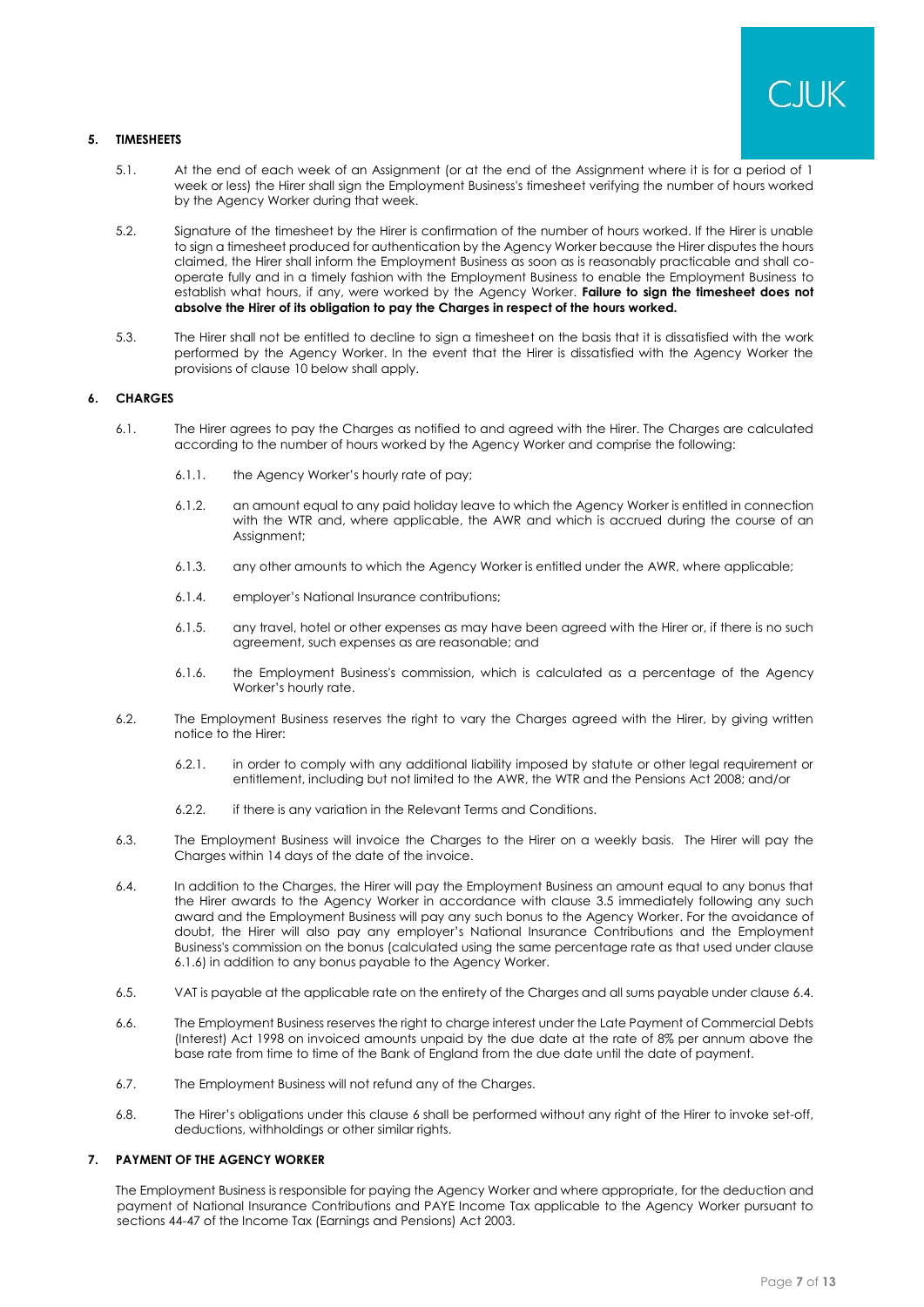

# <span id="page-7-2"></span>**8. TRANSFER FEES**

- 8.1. The Hirer shall be liable to pay a Transfer Fee if the Hirer Engages an Agency Worker Introduced by the Employment Business other than via the Employment Business or introduces the Agency Worker to a third party and such introduction results in an Engagement of the Agency Worker by the third party other than via the Employment Business and:
	- 8.1.1. where the Agency Worker has been supplied by the Employment Business, such Engagement takes place during the Assignment or within the Relevant Period; or
	- 8.1.2. where the Agency Worker has not been supplied, such Engagement takes place within 6 months from the date of the Introduction to the Hirer.

The Transfer Fee will be calculated in accordance with Schedule 2.

- <span id="page-7-0"></span>8.2. If the Hirer wishes to Engage the Agency Worker other than via the Employment Business without liability to pay a Transfer Fee, the Hirer may, on giving one week's written notice to the Employment Business, engage the Agency Worker for the Period of Extended Hire specified in Schedule 2.
- 8.3. During such Period of Extended Hire the Employment Business shall supply the Agency Worker on the same terms on which s/he has or would have been supplied during the Assignment and in any case on terms no less favourable than those terms which applied immediately before the Employment Business received the notice in clause [8.2;](#page-7-0) and the Hirer shall continue to pay the Charges set out in clause [6.](#page-6-0) If the Employment Business is unable to supply the Agency Worker for any reason outside its control for the whole or any part of the Period of Extended Hire; or the Hirer does not wish to hire the Agency Worker on the same terms as the Assignment; but the Agency Worker is Engaged by the Hirer, the Hirer shall pay the Transfer Fee, reduced pro-rata to reflect any Charges paid by the Hirer during any part of the Period of Extended Hire worked by the Agency Worker before being Engaged by the Hirer. If the Hirer fails to give notice of its intention to Engage the Agency Worker other than via the Employment Business before such Engagement commences, the parties agree that the Transfer Fee shall be due in full.
- <span id="page-7-1"></span>8.4. Where prior to the commencement of the Hirer's Engagement other than via the Employment Business the Employment Business and the Hirer agree that such Engagement will be on the basis of a fixed term of less than 12 months, the Employment Business may, in its absolute discretion, reduce the Transfer Fee as calculated in accordance with Schedule 2 pro-rata. Such reduction is subject to the Hirer Engaging the Agency Worker for the agreed fixed term. Should the Hirer extend the Agency Worker's Engagement or re-Engage the Agency Worker within 12 months from the commencement of the initial Engagement the Employment Business reserves the right to recover the balance of the Transfer Fee.
- 8.5. The Employment Business will not refund the Transfer Fee in the event that the Engagement of the Agency Worker other than via the Employment Business by the Hirer or by a third party to which the Hirer introduces the Agency Worker terminates or terminates before the end of the fixed term referred to in clause [8.4.](#page-7-1)
- 8.6. VAT is payable in addition to any Transfer Fee due.

# **9. SUITABILITY CHECKS AND INFORMATION TO BE PROVIDED IN SPECIAL SITUATIONS**

- 9.1. Where:
	- 9.1.1. the Agency Worker is required by law, or any professional body to have any qualifications or authorisations to work on the Assignment, the Employment Business will take all reasonably practicable steps to obtain and offer to provide to the Hirer copies of any relevant qualifications or authorisations of the Agency Worker; and
	- 9.1.2. in addition, where the Assignment involves working with, caring for or attending one or more Vulnerable Persons, the Employment Business will take all reasonably practicable steps to obtain and offer to provide copies to the Hirer of two references from persons who are not relatives of the Agency Worker and who have agreed that the references they provide may be disclosed to the Hirer;

and such other reasonably practicable steps as are required to confirm that the Agency Worker is suitable for the Assignment. If the Employment Business has taken all reasonably practicable steps to obtain the information above and has been unable to do so fully it shall inform the Hirer of the steps it has taken to obtain this information in any event.

9.2. The Hirer shall advise the Employment Business at the time of instructing the Employment Business to supply an Agency Worker whether during the course of the Assignment, the Agency Worker will be required to work with, care for or attend one or more Vulnerable Persons or engage in regulated activity as defined in the Safeguarding Vulnerable Groups Act 2006.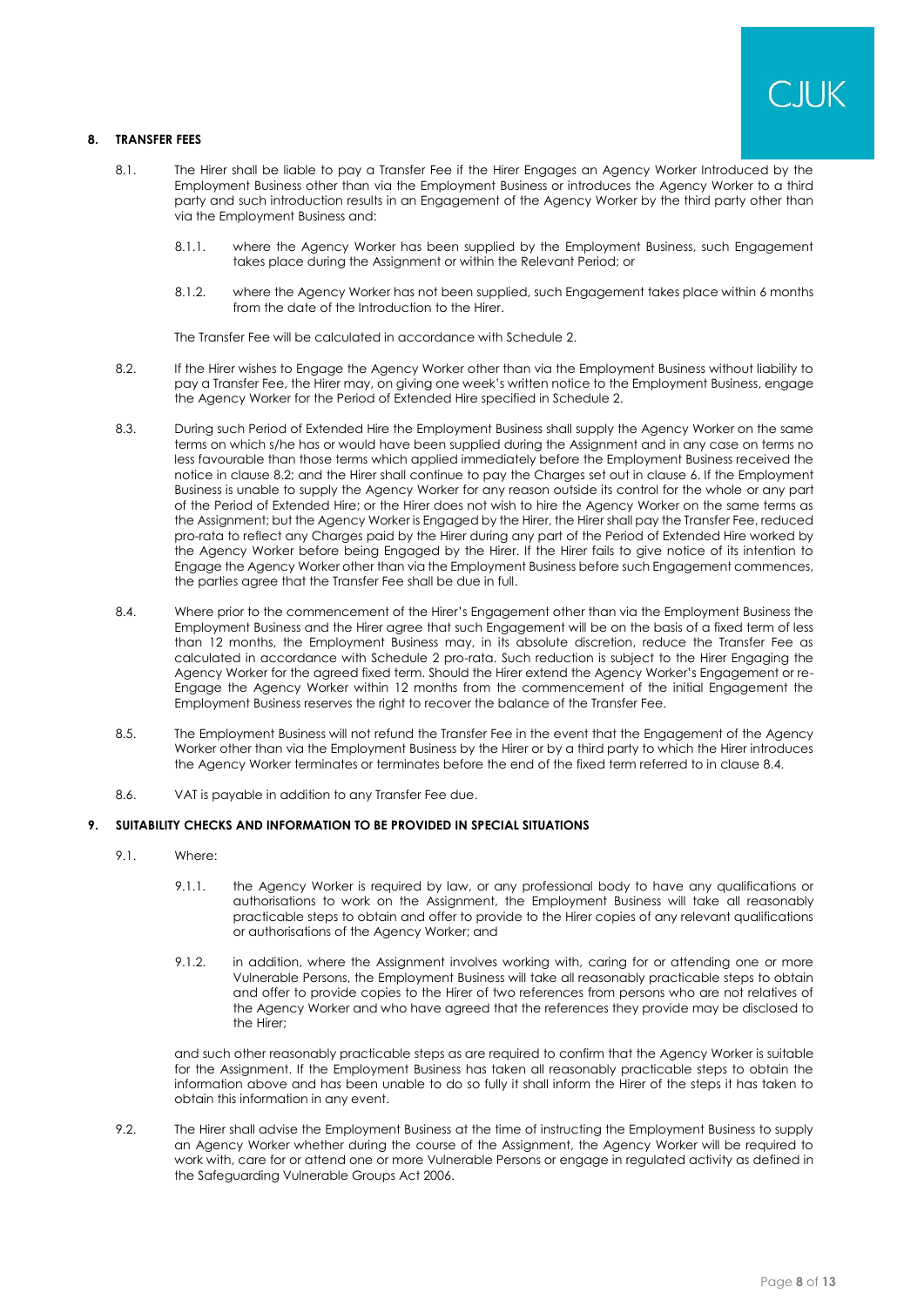

- 9.3. The Hirer shall assist the Employment Business by providing any information required to allow the Employment Business to comply with its statutory obligations under the Safeguarding Vulnerable Groups Act 2006 and to allow the Employment Business to select a suitable Agency Worker for the Assignment.
- 9.4. In particular in the event that the Hirer removes an Agency Worker from an Assignment in circumstances which would require the Employment Business to provide information to the Disclosure and Barring Service (or the equivalent authority) under the Safeguarding Vulnerable Groups Act 2006, the Hirer will provide sufficient information to the Employment Business to allow it to discharge its statutory obligations.

#### **10. UNSUITABILITY OF THE AGENCY WORKER**

- 10.1. The Hirer undertakes to supervise the Agency Worker sufficiently to ensure the Hirer's satisfaction with the Agency Worker's standards of work. If the Hirer reasonably considers that the services of the Agency Worker are unsatisfactory, the Hirer may terminate the Assignment either by instructing the Agency Worker to leave the Assignment immediately, or by directing the Employment Business to remove the Agency Worker. The Employment Business may, in its absolute discretion, in such circumstances, reduce or cancel the Charges for the time worked by that Agency Worker, provided that the Hirer has notified the Employment Business immediately that they have asked the Agency Worker to leave the Assignment or the Assignment terminates:
	- 10.1.1. within 4 hours of the Agency Worker commencing the Assignment where the Assignment is for more than 7 hours; or
	- 10.1.2. within 2 hours for Assignments of 7 hours or less;

and provided that notification of the unsuitability of the Agency Worker is confirmed in writing to the Employment Business within 48 hours of the termination of the Assignment.

- 10.2. The Employment Business shall notify the Hirer immediately if it receives or otherwise obtains information which gives the Employment Business reasonable grounds to believe that any Agency Worker supplied to the Hirer is unsuitable for the Assignment and shall be entitled to terminate the Assignment forthwith without prior notice and without liability. Notwithstanding, the Hirer shall remain liable for all Charges incurred prior to the termination of the Assignment.
- 10.3. The Hirer shall notify the Employment Business immediately and without delay and in any event within 4 hours if the Agency Worker fails to attend work or has notified the Hirer that they are unable to attend work for any reason.

#### **11. TERMINATION OF THE ASSIGNMENT**

Any of the Hirer, the Employment Business or the Agency Worker may terminate an Assignment at any time without prior notice and without liability (except in the case of termination by the Hirer, who shall be liable for any Charges due under clause [6](#page-6-0) above).

#### **12. CONFIDENTIALITY AND DATA PROTECTION**

- 12.1. All information relating to an Agency Worker is confidential and subject to the Data Protection Laws and is provided solely for the purpose of providing work-finding services to the Hirer. Such information must not be used for any other purpose nor divulged to any third party and the Hirer undertakes to comply with Data Protection Laws at all times.
- 12.2. The Employment Business undertakes to keep confidential all Relevant Terms and Conditions that the Hirer discloses to the Employment Business and not to use such information except for the purposes of compliance with the AWR (including, for the avoidance of doubt and without limitation, when dealing with any request for information or complaint made by any Agency Worker or any AWR Claim).
- 12.3. Information relating to the Employment Business's business which is capable of being confidential must be kept confidential and not divulged to any third party, except information which is in the public domain.
- 12.4. Telephone calls to and from the Employment Business may be monitored and recorded for training and quality purposes. Such recordings will be stored in compliance with confidentiality and data protection leaislation.

# **13. INTELLECTUAL PROPERTY RIGHTS**

All copyright, trademarks, patents and other intellectual property rights deriving from the Assignment shall belong to the Hirer. Accordingly the Employment Business shall use its reasonable endeavours to ensure that the Agency Worker shall execute all such documents and do all such acts in order to give effect to the Hirer's rights pursuant to this clause.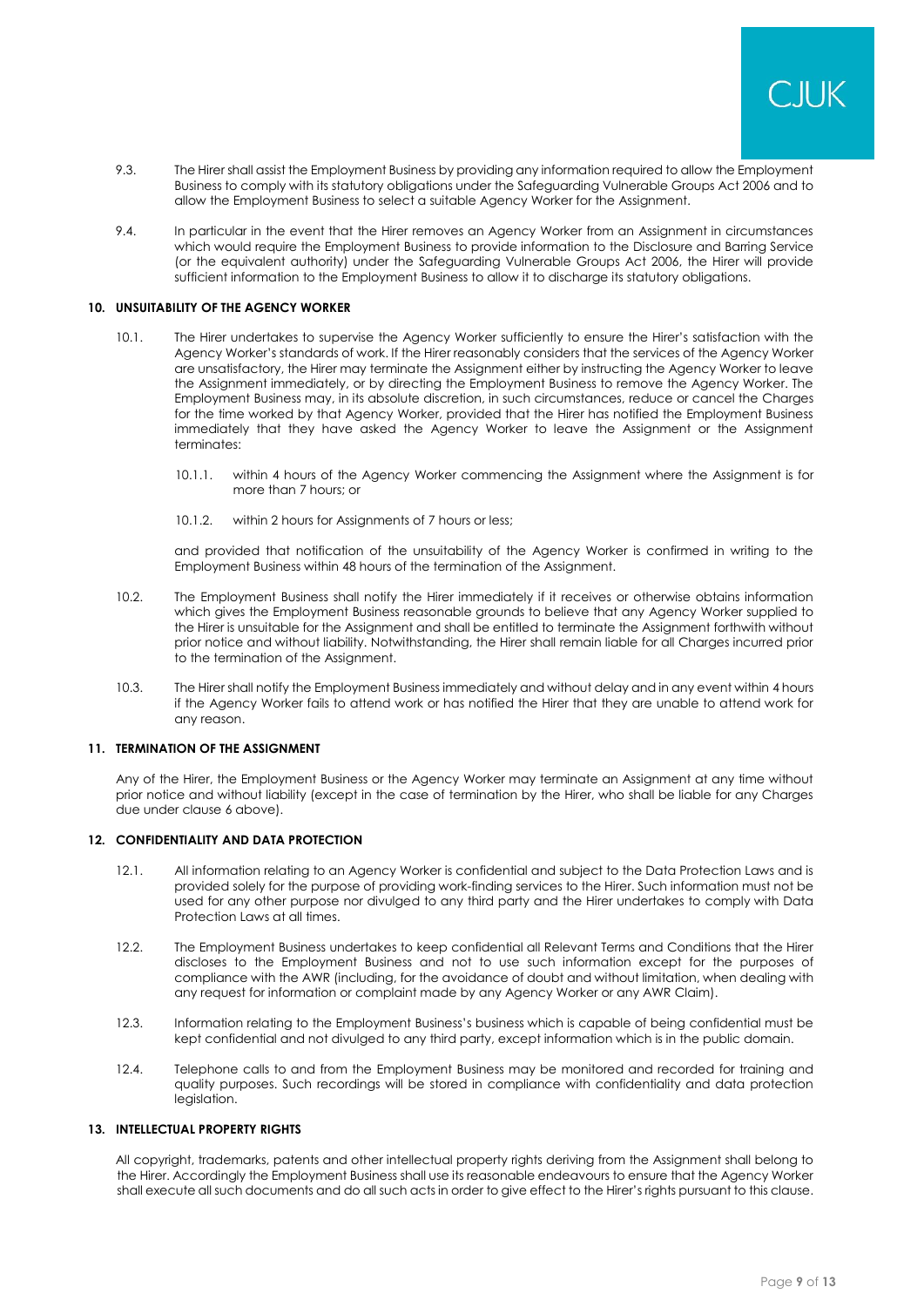

# **14. LIABILITY**

- 14.1. Whilst reasonable efforts are made by the Employment Business to give satisfaction to the Hirer by ensuring reasonable standards of skill, integrity and reliability from the Agency Worker and to provide the same in accordance with the Assignment details as provided by the Hirer, no liability is accepted by the Employment Business for any loss, expense, damage or delay arising from any failure to provide any Agency Worker for all or part of the Assignment or from the negligence, dishonesty, misconduct or lack of skill of the Agency Worker or if the Agency Worker terminates the Assignment for any reason. For the avoidance of doubt, the Employment Business does not exclude liability for death or personal injury arising from its own negligence or for any other loss which it is not permitted to exclude under law.
- 14.2. Agency Workers supplied by the Employment Business pursuant to these Terms are engaged under contracts for services. They are not the employees of the Employment Business but are deemed to be under the supervision and direction of the Hirer from the time they report to take up duties and for the duration of the Assignment. The Hirer agrees to be responsible for all acts, errors or omissions of the Agency Worker, whether wilful, negligent or otherwise as though the Agency Worker was on the payroll of the Hirer.
- 14.3. The Hirer shall advise the Employment Business of any special health and safety matters about which the Employment Business is required to inform the Agency Worker and about any requirements imposed by law or by any professional body, which must be satisfied if the Agency Worker is to fill the Assignment.
- 14.4. The Hirer will also comply in all respects with all statutory provisions as are in force from time to time including, for the avoidance of doubt, but not limited to the WTR, the Data Protection Laws, Health and Safety at Work etc. Act 1974, the Management of Health and Safety at Work Regulations 1999 (as amended), by-laws, codes of practice and legal requirements to which the Hirer is ordinarily subject in respect of the Hirer's own staff (excluding the matters specifically mentioned in clause [7](#page-6-4) above), including in particular the provision of adequate Employer's and Public Liability Insurance cover for the Agency Worker during all Assignments.
- 14.5. The Hirer undertakes not to request the supply of an Agency Worker to perform the duties normally performed by a worker who is taking part in official industrial action or duties normally performed by a worker who has been transferred by the Hirer to perform the duties of a person on strike or taking official industrial action.
- 14.6. The Hirer shall indemnify and keep indemnified the Employment Business against any Losses incurred by the Employment Business arising out of any Assignment or arising out of any non-compliance with, and/or as a result of any breach of, these Terms by the Hirer.
- <span id="page-9-0"></span>14.7. The Hirer shall inform the Employment Business in writing of any AWR Claim which comes to the notice of the Hirer as soon possible but no later than 7 calendar days from the day on which any such AWR Claim comes to the notice of the Hirer.
- <span id="page-9-1"></span>14.8. If the Agency Worker brings, or threatens to bring, any AWR Claim, the Hirer undertakes to take such action and give such information and assistance as the Employment Business may request, and within any timeframe requested by the Employment Business and at the Hirer's own cost, to avoid, dispute, resist, mitigate, compromise or defend any such AWR Claim and to appeal against any judgment given in respect thereof.

#### **15. NOTICES**

All notices which are required to be given in accordance with these Terms shall be in writing and may be delivered personally or by first class prepaid post to the registered office of the party upon whom the notice is to be served or any other address that the party has notified the other party in writing, including by email or facsimile transmission. Any such notice shall be deemed to have been served: if by hand when delivered, if by first class post 48 hours following posting and if by email or facsimile transmission, when that email or facsimile is sent.

#### **16. SEVERABILITY**

If any of the provisions of these Terms shall be determined by any competent authority to be unenforceable to any extent, such provision shall, to that extent, be severed from the remaining Terms, which shall continue to be valid to the fullest extent permitted by applicable laws.

## **17. RIGHTS OF THIRD PARTIES**

None of the provisions of these Terms are intended to be for the benefit of or enforceable by third parties and the operation of the Contracts (Rights of Third Parties) Act 1999 is excluded.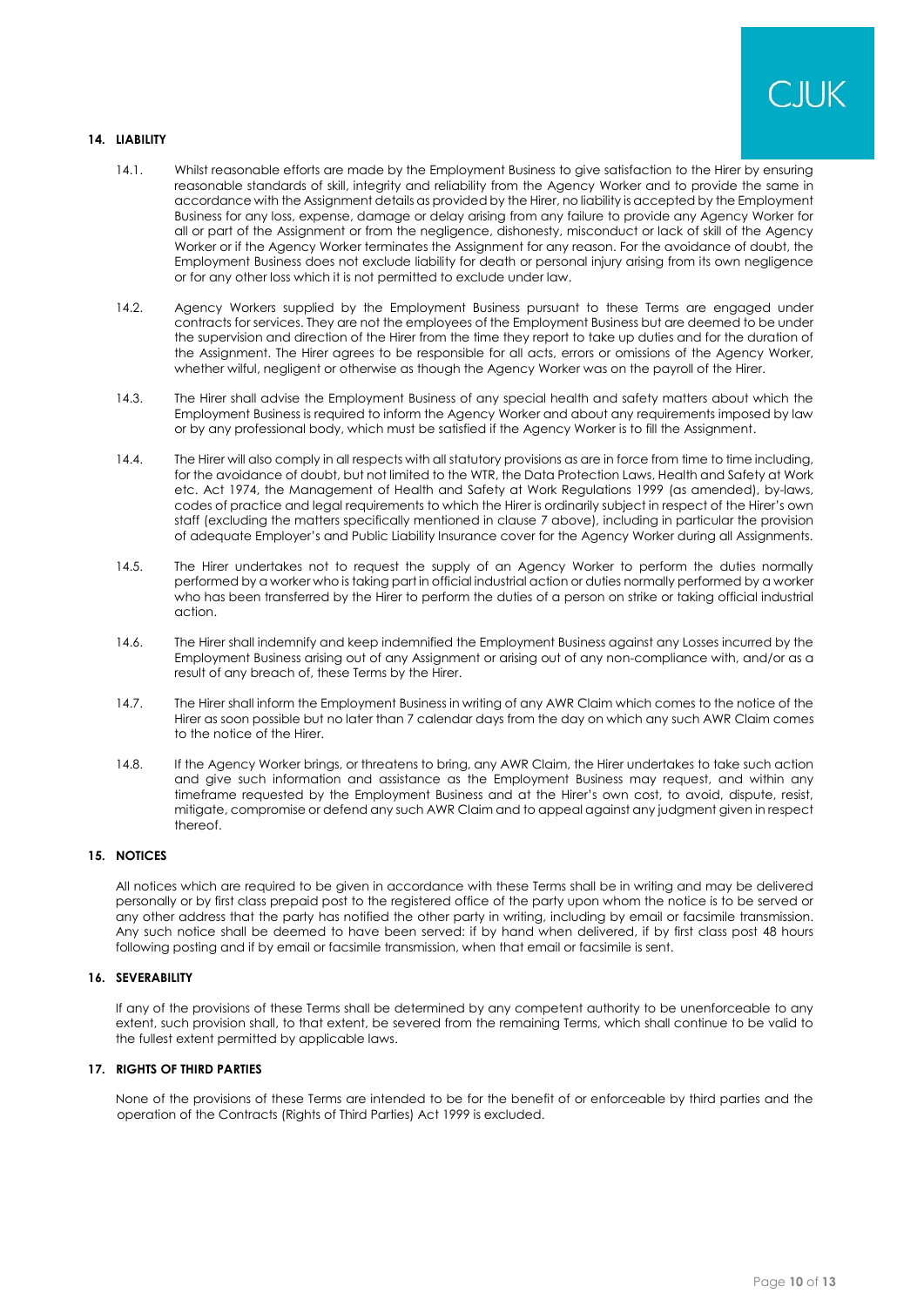

# **18. GOVERNING LAW AND JURISDICTION**

These Terms are governed by the law of *England & Wales* and are subject to the exclusive jurisdiction of the Courts of *England & Wales.*

*Company*

*Signed for and on behalf of the Hirer*

[print name here]

**I confirm I am authorised to sign these Terms for and on behalf of the Hirer.** 

**\_\_\_\_\_\_\_\_\_\_\_\_\_\_\_\_\_\_\_\_\_\_\_\_\_\_\_\_\_\_\_\_\_\_\_\_\_\_\_\_\_\_\_\_\_\_\_\_\_\_\_\_\_\_\_\_\_\_**

**Date**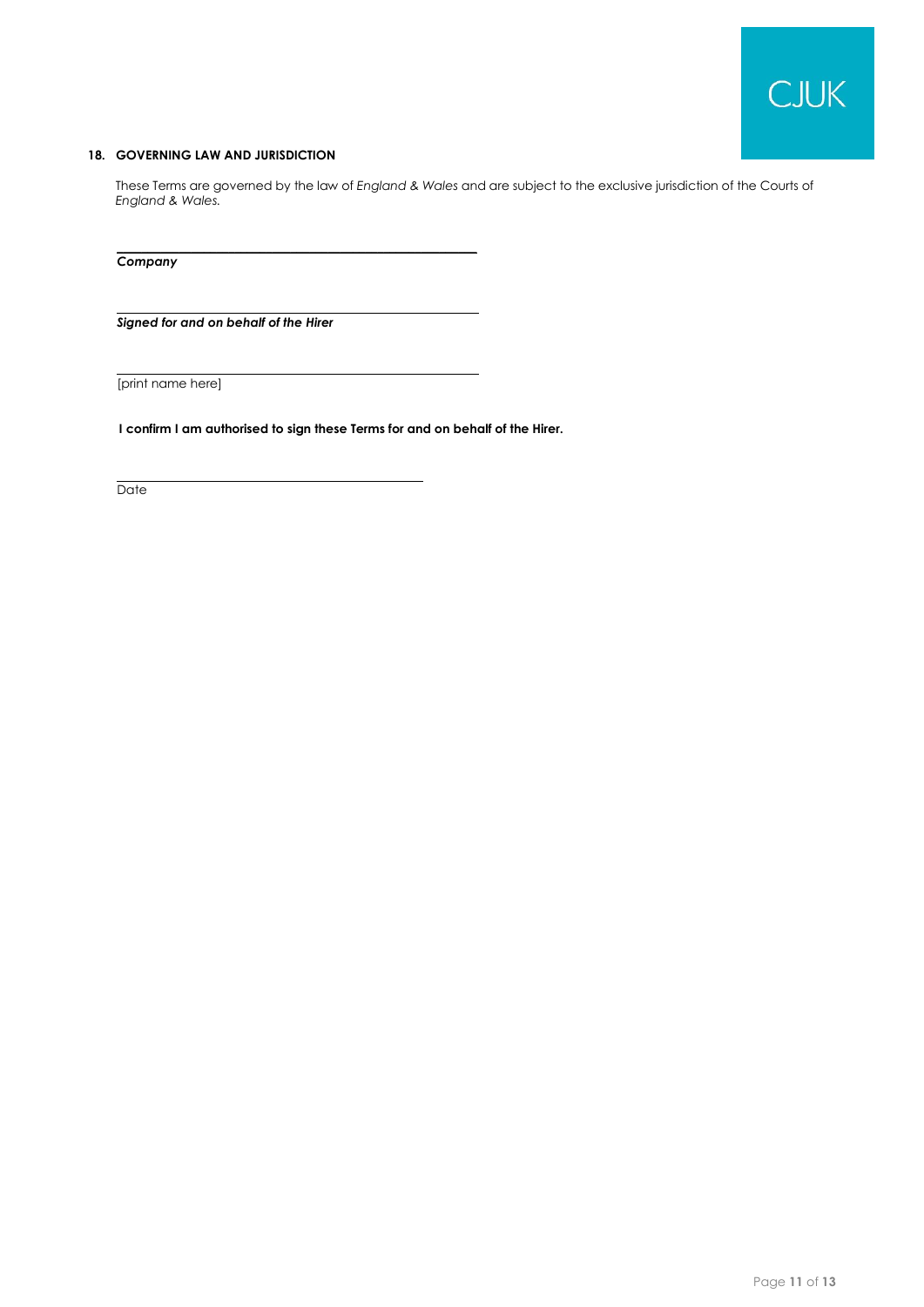

# **SCHEDULE 1: "COMPARABLE EMPLOYEE", "QUALIFYING PERIOD" AND "TEMPORARY WORK AGENCY"**

"Comparable Employee" means as defined in Regulation 5(4) of the AWR being an employee of the Hirer who:

- (a) works for and under the supervision of the Hirer and is engaged in the same or broadly similar work as the Agency Worker having regard, where relevant, to whether the employee and the Agency Worker have a similar level of qualification and skill; and
- (b) works or is based at the same establishment as the Agency Worker or, where there is no comparable employee working or based at that establishment who satisfies the requirements of (a) above, works or is based at a different establishment and satisfies those requirements.

For the purpose of the definition of "Qualifying Period" in clause [1.1](#page-1-0) of these Terms, when calculating whether any weeks completed with the Hirer count as continuous towards the Qualifying Period, where:

- (a) the Agency Worker has started working during an assignment and there is a break, either between assignments or during an assignment, when the Agency Worker is not working;
- (b) the break is:
	- (i) for any reason and not more than six Calendar Weeks;
	- (ii) wholly due to the fact that the Agency Worker is incapable of working in consequence of sickness or injury and the break is 28 Calendar Weeks or less; paragraph (iii) does not apply; and, if required to do so by the Employment Business, the Agency Worker has provided such written medical evidence as may reasonably be required;
	- (iii) related to pregnancy, childbirth or maternity and is at a time in a protected period, being a period beginning at the start of the pregnancy and ending at the end of the 26 weeks beginning with childbirth (being the birth of a living child or the birth of a child whether living or dead after 24 weeks of pregnancy) or, if earlier, when the Agency Worker returns to work;
	- (iv) wholly for the purpose of taking time off or leave, whether statutory or contractual, to which the Agency Worker is otherwise entitled which is:
		- i. ordinary, compulsory or additional maternity leave;
		- ii. ordinary or additional adoption leave;
		- iii. ordinary or additional paternity leave;
		- iv. time off or other leave not listed in paragraphs (iv)i, ii, or iii above; or
		- v. for more than one of the reasons listed in paragraphs (iv)i, ii, iii to iv above;
	- (v) wholly due to the fact that the Agency Worker is required to attend at any place in pursuance to being summoned for service as a juror and the break is 28 Calendar Weeks or less;
	- (vi) wholly due to a temporary cessation in the Hirer's requirement for any worker to be present at the establishment and work in a particular role for a pre-determined period of time according to the established custom and practices of the Hirer;
	- (vii) wholly due to a strike, lock-out or other industrial action at the Hirer's establishment; or
	- (viii) wholly due to more than one of the reasons listed in paragraphs (ii), (iii), (iv), (v), (vi) or (vii); and
- (c) the Agency Worker returns to work in the same role with the Hirer, any weeks during which the Agency Worker worked for the Hirer before the break shall be carried forward and treated as counting towards the Qualifying Period with any weeks during which the Agency Worker works for the Hirer after the break. In addition, when calculating the number of weeks during which the Agency Worker has worked, where the Agency Worker has started working in a role during an Assignment and is unable to continue working for a reason described in paragraph (b)(iii) or (b)(iv)i., ii, or iii., for the period that is covered by one or more such reasons, the Agency Worker shall be deemed to be working in that role with the Hirer for the original intended duration or likely duration of the relevant Assignment, whichever is the longer. For the avoidance of doubt, time spent by the Agency Worker working during an assignment before 1 October 2011 does not count for the purposes of the definition of "Qualifying Period".

"Temporary Work Agency" means as defined in Regulation 4 of the AWR being a person engaged in the economic activity, public or private, whether or not operating for profit, and whether or not carrying on such activity in conjunction with others, of:

- (a) supplying individuals to work temporarily for and under the supervision and direction of hirers; or
- (b) paying for, or receiving or forwarding payment for, the services of individuals who are supplied to work temporarily for and under the supervision and direction of hirers.

Notwithstanding paragraph (b) of this definition a person is not a Temporary Work Agency if the person is engaged in the economic activity of paying for, or receiving or forwarding payments for, the services of individuals regardless of whether the individuals are supplied to work for hirers. For the purpose of this definition, a "hirer" means a person engaged in economic activity, public or private, whether or not operating for profit, to whom individuals are supplied, to work temporarily for and under the supervision and direction of that person.